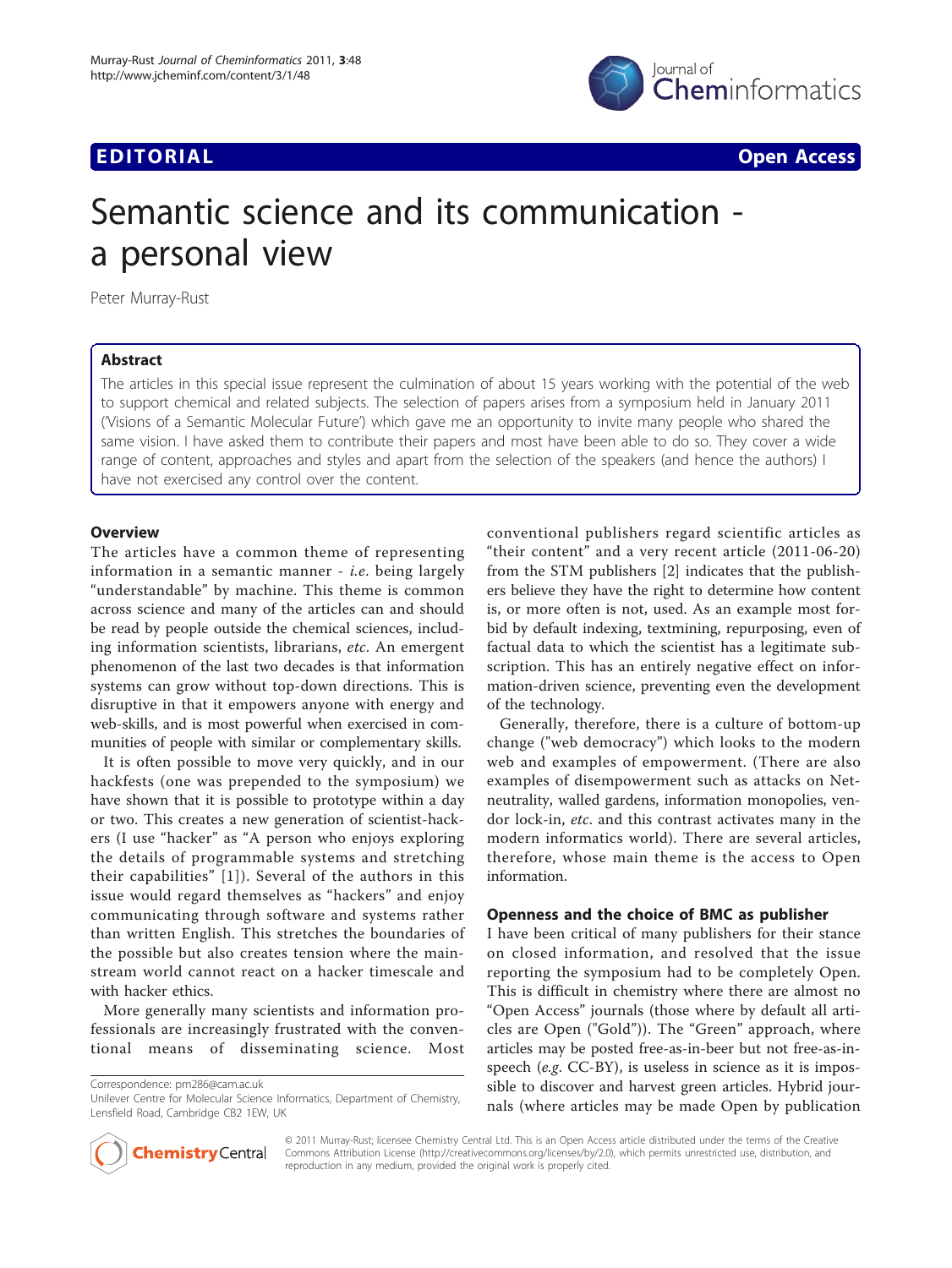charges) are also of little value as the rights to the contents are usually poorly labelled and a machine cannot discover all "Open chemistry articles".

While writing this overview and several articles I have become even more convinced that the only way of creating full semantic science is to publish Openly (CC-BY) and to publish completely  $(i.e.$  all experimental information (CC0/PDDL)). I believe that most funders now recognise this and are pushing, as hard as they can, to create fully Openly published science. I think this has to come, the question is how long it takes and in what form.

I now believe that in many cases it is unethical to restrict access to publicly funded science. Lessig, in his CERN talk ("Scientific Knowledge Should Not Be Reserved For Academic Elite" [\[3\]](#page-5-0)), showed that it would cost 500 USD for him to read the top 10 papers relating to his child's condition. These papers are effectively only available to academics in rich universities. A colleague recently told me he had spent a month researching the literature of his child's condition (to critically effective purpose) and we agreed he could only do this because he was a professor at a University. That is one reason I support the Open Knowledge Foundation and its projects to define and obtain Open information (of which Open Bibliography [\[4\]](#page-5-0) in this issue is typical).

As part of this effort four of us (including authors in this issue) developed the Panton Principles for Open Scientific Data. These principles are simple and, we hope, self-evidently worth pursuing and would lead to a greatly increased substrate for the Scientific Semantic Web. We were therefore delighted when BioMed Central not only enthusiastically adopted the idea but took positive steps to implement this as part of their publication process, for example by labelling data items with the OKF's "OPEN DATA" logo. This is valuable not only in making the data repurposable, but also by promoting the concept many readers will now be familiar with the logo. BMC have also encouraged authors (and editors) to highlight outstanding examples of data publication (and done me the honour of asking me to present their awards).

It is therefore a real pleasure to work with a publisher who understands my, and my co-authors', intentions and is prepared to work to make them happen. The article explores many new types of publications and BMC have undertaken, as far as technically possible, to implement them as examples of a new generation of publication technologies. I and others have been critical of PDF as a publication format - it destroys semantics and innovation, but we must "eat our own dogfood" [\[5](#page-5-0)] and this is shown by several articles. Henry Rzepa creates all his molecules as semantic objects, while in Open Bibliography [\[4\]](#page-5-0) we use our newly developed BibJSON and ScholarlyHTML to create and publish the article.

I am confident that because of the Openness, the readership of these articles will be much larger than if they were published in a closed access manner, however apparent the prestige of the closed access publisher. It is easy for a mature scientist, such as myself, to publish in an Open Access journal as it is unlikely to affect my career. I'd like to pay credit to all young people who have decided to publish in OA journals despite the possible current (irrational) view that this is detrimental to how they are regarded. I believe that their faith will be justified and that in a very short time the work published here will have higher visibility, and possibly regard, than if it had been published in an apparently more prestigious, closed access journal.

### Open Data

Five years ago the term "Open Data" was unknown (I started a Wikipedia page [[6\]](#page-5-0) to collect instances of usage). Now it is ubiquitous. Most of the public funders (Research Councils UK, Wellcome Trust, NIH, NSF and other national bodies) are now requiring that researchers make their data Openly available.

The first challenge is cultural; researchers have to be persuaded that Open Data is not only inevitable but also beneficial to their activities. Even when an author is convinced of the value of publishing Open Data, it is usually not trivial to do so. Unlike a manuscript where a static, human-readable, webpage can be posted and served for all time, data are frequently much more complex. They may be very large (petabytes), complex in both semantics and organisation, and even distributed over several sites. In bioscience, it is becoming commoner to see data published as Excel and other spreadsheets but in chemistry (apart from crystallography) the tradition is still to publish supplemental data as PDF, which destroys much of its semantics. One simple and achievable goal of these publications is to convince chemists that publishing in semantic form is "almost" no effort, compared to the effort of producing the data in the first place. If we were able to persuade researchers in computational chemistry simply to deposit their logfiles (usually less than 5 MB), or the Word documents for their syntheses, machines would be able to revolutionise the practice and understanding of computational and experimental chemistry. Open Access (CC-BY) implies (but may not explicitly state) that articles can be repurposed by machine extraction of data items, e.g. by OSCAR.

We have also addressed the question of what is Open Data and how do we identify it, both to humans and to machines. For many chemists, this may be the first time that they have had to consider this problem, but it is becoming increasingly required in many fields and for that reason, we have in several papers, discussed the question of licenses and contracts.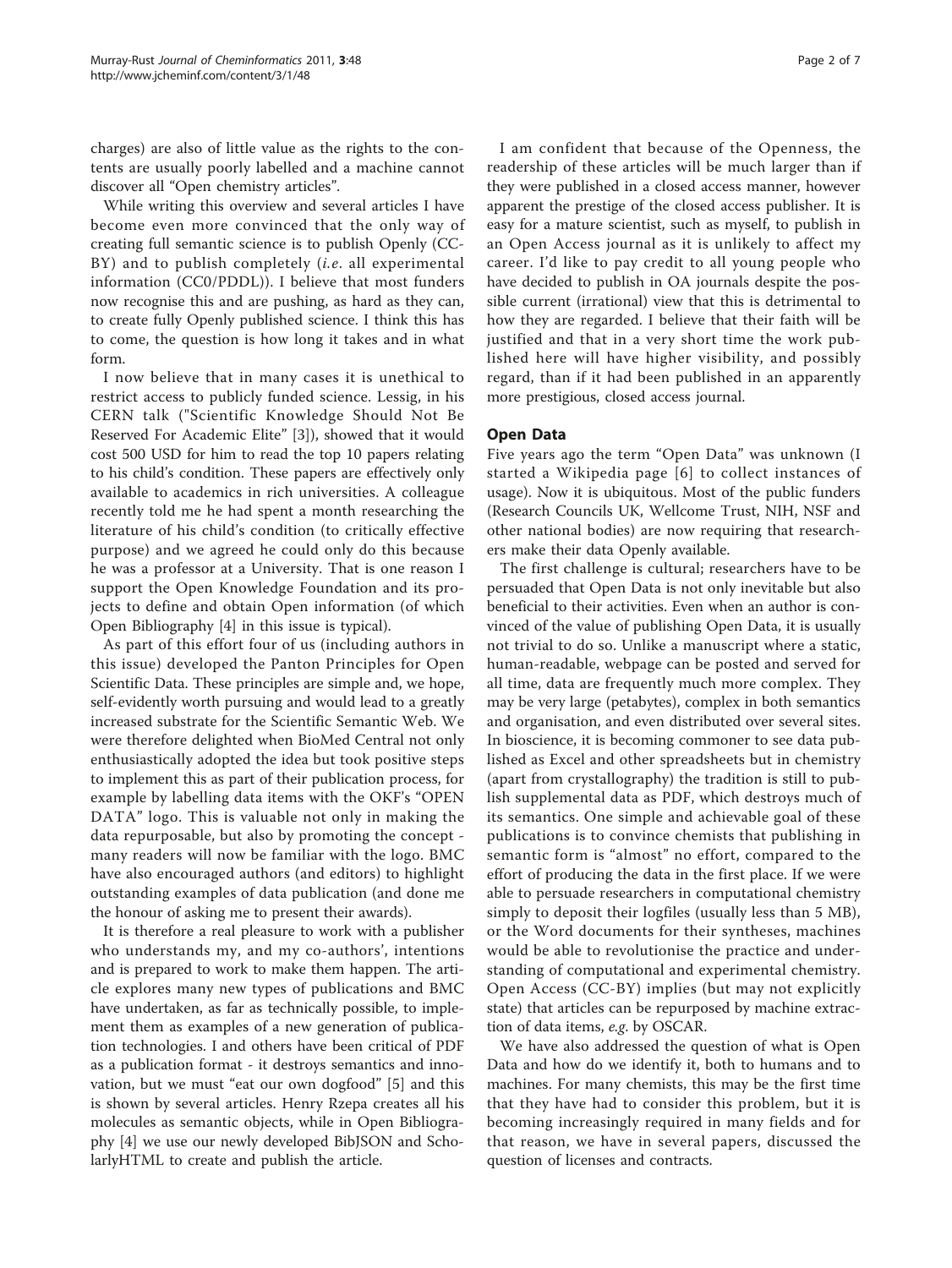#### The semantic vision

I was excited and entranced by chemical informatics in the mid-70s as a result of some of the ground-breaking work done between chemists and computer scientists. The visions of LHASA, CONGEN, DENDRAL and others opened up the prospect of a chemical world where machines were seen as valuable allies of humans. This vision was also held in the world of chess, and indeed many chemical informatics processes are similar to the operations required in 'artificial intelligence'. Chess has succeeded. Machines can now beat any human on the planet. For whatever reasons, chemistry turned its back on AI and there have been few developments in the last three decades. A necessary condition is the Open availability of semantic data, and if this comes about then there will be a major discontinuity in the way we practice chemistry.

In 1994, Henry Rzepa and I attended the first WWW conference in CERN. It was a remarkable occasion where a number of very early adopters showed what was possible with web technology and gave a vision of how this would change the way that science was not only reported but also done. There was a feeling that we were entering a new frontier where anything was possible and where new rules would evolve to fit the vision of cyberspace. The final session, where Tim Berners-Lee showed how semantic operations altered the real world was one of the seminal events of my last 20 years.

### Semantic reality

Not surprisingly, semantic progress has turned out very differently from our original visions. We have stuck to our view that science must adopt semantic technologies including both the formal description of objects and the links between them. Chemistry has been very slow to adopt this, but other subjects have been much more adventurous and in bio- and geo-sciences it is routine to create objects which are derived from, and linked to, other objects.

Many of the problems are cultural and for that reason several of the papers in this issue address the need to change attitudes as much as the technical requirements for the electronic infrastructure. I believe that it is impossible to do modern science unless the key information is completely Open. This applies, for example, to identifier systems, bibliographic data and much factual data. Chemistry, unfortunately in my opinion, has a strong ingrained culture of possession and sale/licensing of data. For this reason, it is often behind other subjects and, in the recent SOAP report [\[7](#page-6-0)] chemistry was highlighted as several years behind bioscience in its approach to Openness.

For that reason, some of the things we report are prototypes rather than completely established semantic resources. The biosciences have convinced funders that it is valuable to have completely Open access to sequences, structures, ontologies, etc. In chemistry, most of the freely accessible material has been produced by enthusiasts rather than large funded organisations. Indeed, it is the availability of bioscience resources such as ChEBI which to some extent drive the adoption of Open chemical semantics.

It is also an opportunity for our group to summarise formally several of the projects that they have been working on for several years. It is a feature of information projects that there is often no clear point at which a formal publication is immediately relevant and indeed this highlights the disconnect between publishing necessary information and publishing to acquire a community seal of approval ('a publication').

#### Chemistry as a community

Many disciplines have a close sense of community (I highlight crystallography which has a real sense of communal practice and goals). Many of the ideas in these articles have been inspired by crystallographic practice, its outstanding scientists, and its International Union probably the leader in driving semantic approaches.

Scientific communities are now common on the web (and even have commercial value) and several of the articles emphasise the role of ad hoc and other communities. The web has the great advantage that anyone can, relatively easily, find those people and organizations who share values and goals, amplifying minority or earlyadopter initiatives. Their dynamics are unpredictable and most die, but enough survive to provide worldchanging mechanisms.

There is no clear community focus for chemistry overall (though sub sections - such as WATOC (World Association of Theoretical Organic Chemists) may provide one). The main drivers (funding, advancement, commerce) have always been present but the modern era has amplified and often dehumanised them. With growing emphasis on publication to generate the income of learned societies there is a decreasing sense that they act as nuclei for community to grow communal goods.

Because of this, chemistry has almost no public ontologies, and we have a vicious circle. Without ontologies, authors cannot reasonably be expected to create semantic information, and without a clear need for semantic information, the community will not take on the considerable load of creating ontologies. Several of the articles argue that the creation of lightweight dictionaries and other semantic metadata is affordable by the community and I believe that if the communal will is present, then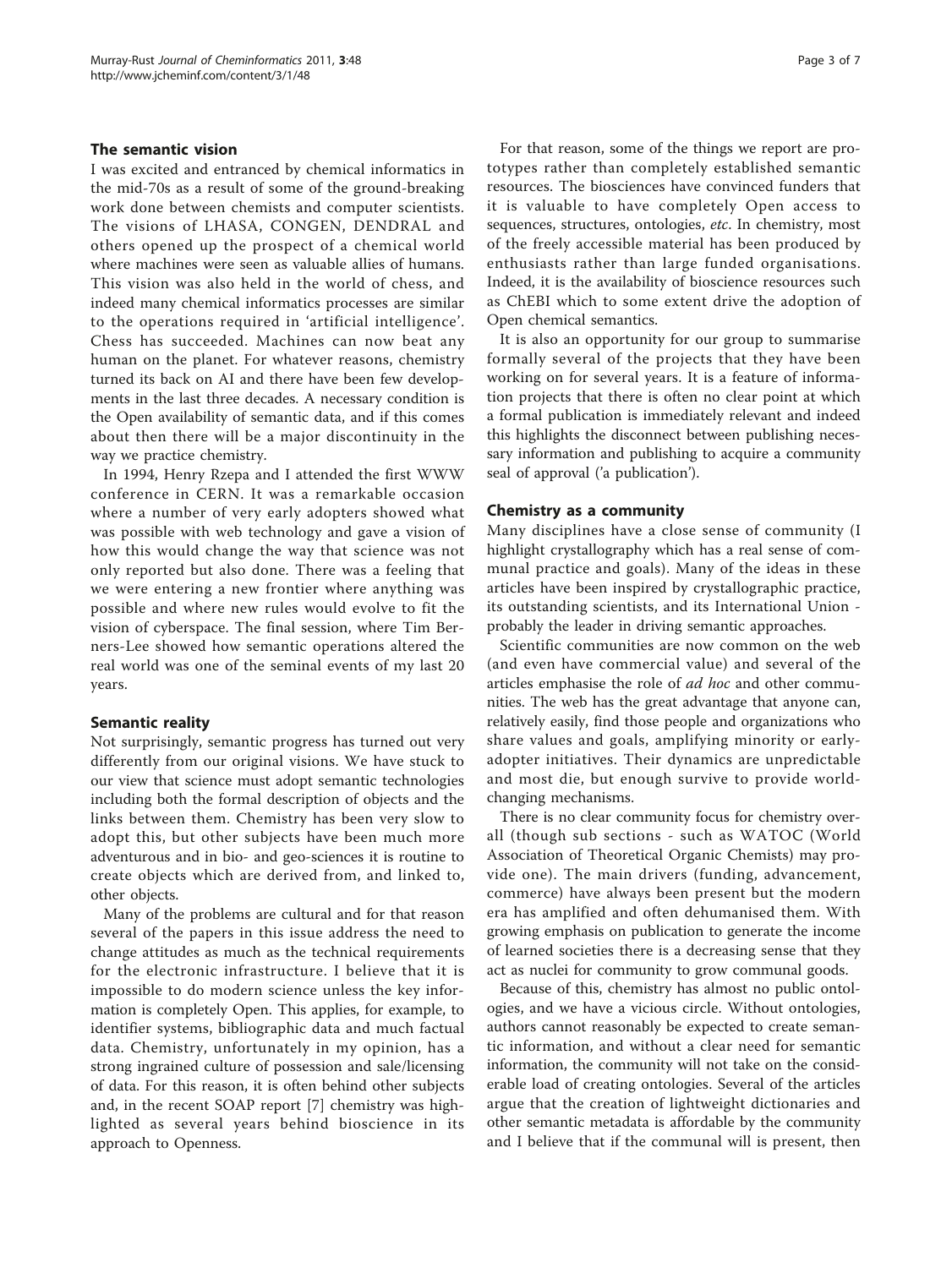it would be possible through bodies such as IUPAC and others, to create a full semantic infrastructure for much of the current published chemistry.

The current legal and contractual restrictions on reusing chemical data are seriously holding chemistry behind other subjects. These articles in this issue are not the place for polemics but we hope that traditional creators of information resources in chemistry will now think carefully about the value of making their data fully Openly available. This will be a considerable act of faith, because it will need a change in business model. Some of those providers have been traditionally held in high esteem by the community and if they use that esteem they have the opportunity to change the practice of chemical informatics.

#### The value of informatics

A major feature underlying all of the papers is to give an insight into the process of creating an information ecology. Some of them represent scientific discoveries (e.g. Rzepa) but most are concerned with building a coherent infrastructure usable by the community. It may be useful to liken this infrastructure to the development of instrumentation in many branches of science. Science depended on the microscope, the telescope, the spectrograph, the Geiger counter and many other types of instrumentation. There is sometimes a modern tendency to discount instrumentation and infrastructure as not being 'proper science'. We hope that this issue will redress that balance.

As an analogy, Mendeleev required access to other scientists' work to produce his classification, as did Pauling, Woodward and Hoffmann. I believe that the current chemical and related literature contains considerable amounts of undiscovered science, and that with 'information telescopes' we can start to discover this.

The development of infrastructure is a lengthy process. The web has, perhaps, given us an optimistic idea of the speed at which new ways of working can be implemented. We are still often governed by Planck's observation ("Science progresses one funeral at a time") and this is equally true for some areas of informatics. Several of the articles reflect the difficulty of catalysing change in what is essentially a mature and therefore conservative discipline.

Henry Rzepa and I were active contributors to the development of XML by running the XML-DEV mailing list (1997). This was a highly successful Open example of true collaboration and for me it culminated in the development of the SAX protocol late that year. XML had been seen as a primarily document- plus typesetting-oriented discipline, but some of us realised its potential for data modelling and transfer, and therefore the need for APIs in XML tools. I nagged continually at

the community, and, as a result, Tim Bray, David Megginson and others helped us to develop the SAX protocol, now implemented in every computer on the planet. This protocol was developed in a calendar month and has stood the test of time exceedingly well.

This, perhaps, gave Henry, myself and other early adopters a false vision of how rapidly we would be able to take these new ideas to chemistry. Over the decade 2000-2010, we have developed and published specifications and software which we believe represent a formal but implementable infrastructure for chemical informatics. The uptake of these has been slow, but unlike some new technologies has not gone through the hype and depression syndrome (Gartner curve). In fact, this timescale is not so unusual. HTML itself has been through nearly 20 years of deployment and only now, with HTML5, does it appear that the community is starting to work together rather than fracturing for organisational and personal advantage. Similarly, semantic MathML is taking many years to become established. It is not that these systems, including CML, have been supplanted by 'better' ways of doing things, but more that the community as a whole is yet to be enlightened about the value of semantics.

#### Publishing

Scientific publishing should be a key part of the semantic revolution, but it has so far completely failed to address the vision. This is ironic in that HTML, which catalysed the web, was developed as a way for scientists at CERN to share information, but we have currently regressed to a completely non-semantic (PDF) manner of communication. This has replicated the traditional paper format so well that the only discernable value is to transfer the printing bill from the publishers to the readers. Not only has this held back our imagination, but has actually moulded the new, and I think somewhat unfortunate, values in the publication process. In many cases, authors now publish primarily to attain numerical estimates of worth above communication, validating experiments and other fundamental aspects of the process.

The web can, and, we hope, will, change this. Where you publish should not matter so long as the material is discoverable and the process of reviewing is understood. I believe that the papers in this issue will be read well beyond the cheminformatics community, because their value will be discerned and communicated by methods supplementary to the formal publishing process.

A major challenge in this issue is that the timescales for many of the projects is complex. In many lab experiments (such as chemical synthesis or chemical crystallography) the process is clearly bounded. "make this compound", "check success through crystal structure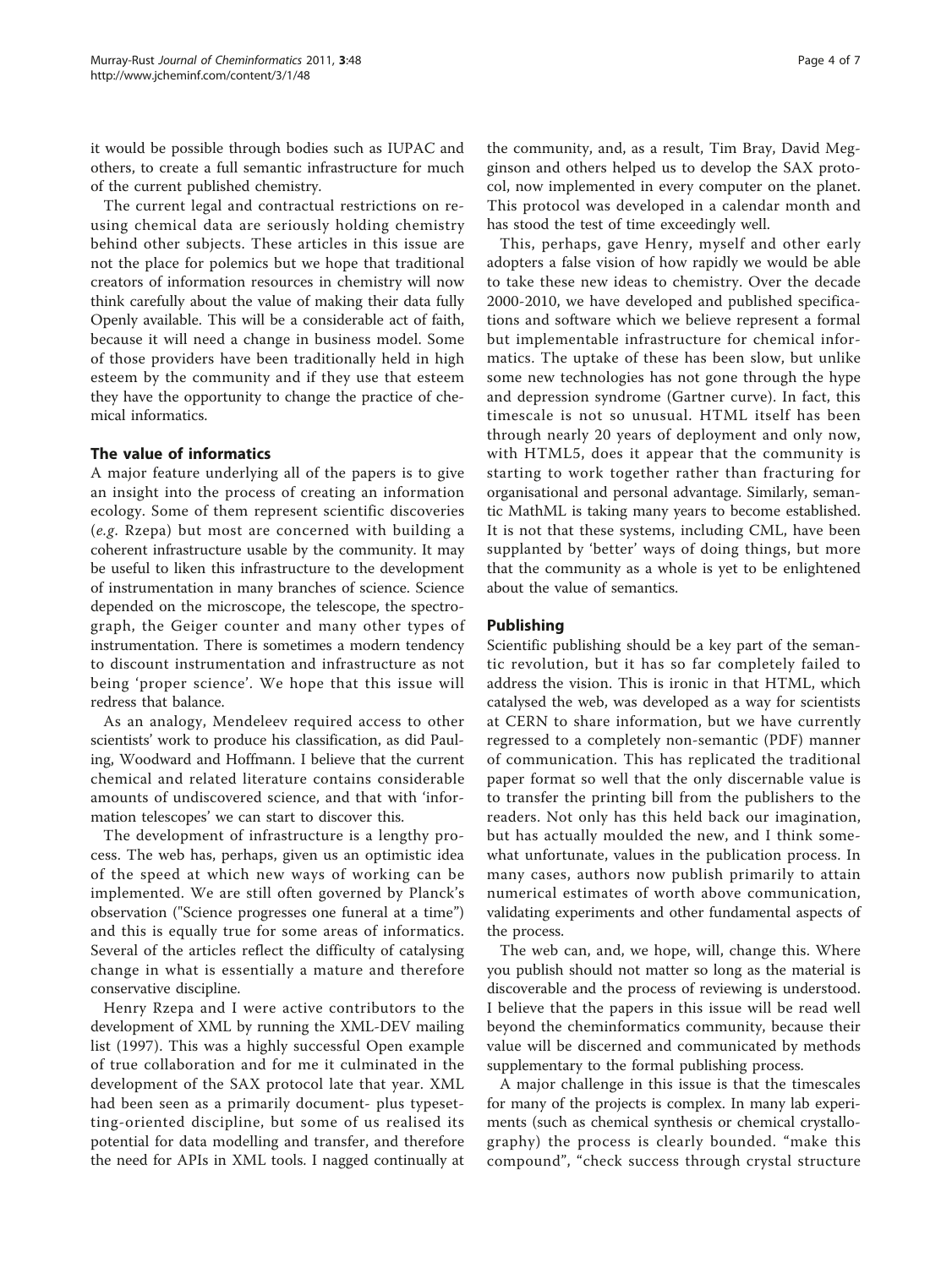analysis". Each (normally) has a clear endpoint and can be published as a static document.

In contrast how should we publish software? We use public repositories and these contain a complete record and the current semantic object. If we wish to tell the world about a development we put it on the mailing list. There is no need for a formal publication for those aspects. The motivation is therefore primarily to establish our reputation and there is no simple way to decide when this should be done. JUMBO has had six revisions - should this result in six papers or one or none? (Actually the only JUMBO paper is in 1997 [\[8\]](#page-6-0)). Six papers would confuse - but after 14 active years it's time for another, I think, which explains the design process. OSCAR3 has its citable publication - a few years back and we feel it's useful to publish our current ideas, which have more to do with software engineering than new chemical entity recognition.

Or data? Crystaleye was a spinoff from Nick Day's thesis - it wasn't planned as a separate project - but simply a knowledgebase to use for his calculations. It does not have a formal publication other an archive of a presentation [\[9\]](#page-6-0). The system has been running 5 years without serious mishap but the lack of a formal publication makes it difficult to write papers which refer to it. So we shall do this - after the fact. But if we had a semantic publication process it would be "published" by now.

### The need to change publication processes

Historically the scientific community has required the following from the publication process:

- Establishment or priority and authorship
- Exposure and preservation of the scientific record
- Communicating the science to one's peers and the wider world
- Allowing the science to be moderated by peers and others ("reviewing").

There is perhaps an additional axis in today's bibliometric-obsessed world: allowing the work to receive an official assessment of merit.

However the publication process is out of sync with the modern web-based world ("Web 2.0") which allows the publication process to encourage and support:

• Collaborative working (as seen in many projects such as Wikipedia, Open StreetMap, and in science, Galaxy Zoo). Here each contribution is often an atom in a much larger cloud and the publication process is continuous rather than discrete. Wikipedia articles are "never finished" though there are some efforts to provide frozen versions. This is a strong theme of this "issue".

• Independence of the source of publication. Given the ability of search engines, and the social networks, to discover anything of value it matters less where something is published. Other than the choice of reviewers the primary issues is whether a piece of information is accessible or limited. History has shown that high quality scholarship on the web will usually surface regardless of where it is published.

• Creation of continuous semantic objects. By recording everything we do, annotating it, and revising it, we can maintain a current semantic publication object at all times, including a revisitable history. This should be the object of scientific publication, not the current PDF.

• The paper (semantic object) as a driver of research. The idea of writing a paper before the research is carried out is valuable and not novel (e.g. George M. Whitesides [\[10,11](#page-6-0)]). Here, however, we extend the paper to semantic objects (programs, spreadsheets, molecules, bibliography, etc.).

Several of the papers in the article have adopted these later ideas. This has been most obvious in Open Bibliography [[4\]](#page-5-0) where effectively the whole concept and technology has been driven during the 6 weeks of "writing the paper". We started with a blank page and four people (William Waites, Mark MacGillivray, Ben O'Steen, Peter Murray-Rust) and during the writing process brought in new authors (Jim Pitman, Peter Sefton, Richard Jones) and communally created the design, technology and "paper". The introduction of Scholarly HTML made this paper self-referential. The Quixote paper [[12\]](#page-6-0) has also dramatically driven the design of Quixote, particularly the social aspects.

### The content of the issue

Several of the articles (CML [[13](#page-6-0)], OSCAR [\[14](#page-6-0)], OPSIN, dictionaries [[15](#page-6-0)], WWMM [[16](#page-6-0)]) in this issue cover a decade of work. We hope this will be useful to scientists and scholars who wish to implement new ideas and to give them some idea of what works, and what, more commonly, does not work. Sometimes only the passage of time and persistence achieves some level of success. Again, the short-termism of many infrastructural projects militates against developing a good platform for the future.

The long timescales highlight the difficulty of conventional publication. The world knows of these projects through blogs, online resources, user communities and so on, and a conventional learned paper has little value in communicating or preserving. Its prime merit is to achieve a traditional numeric merit for the work, often delayed by several years through the citation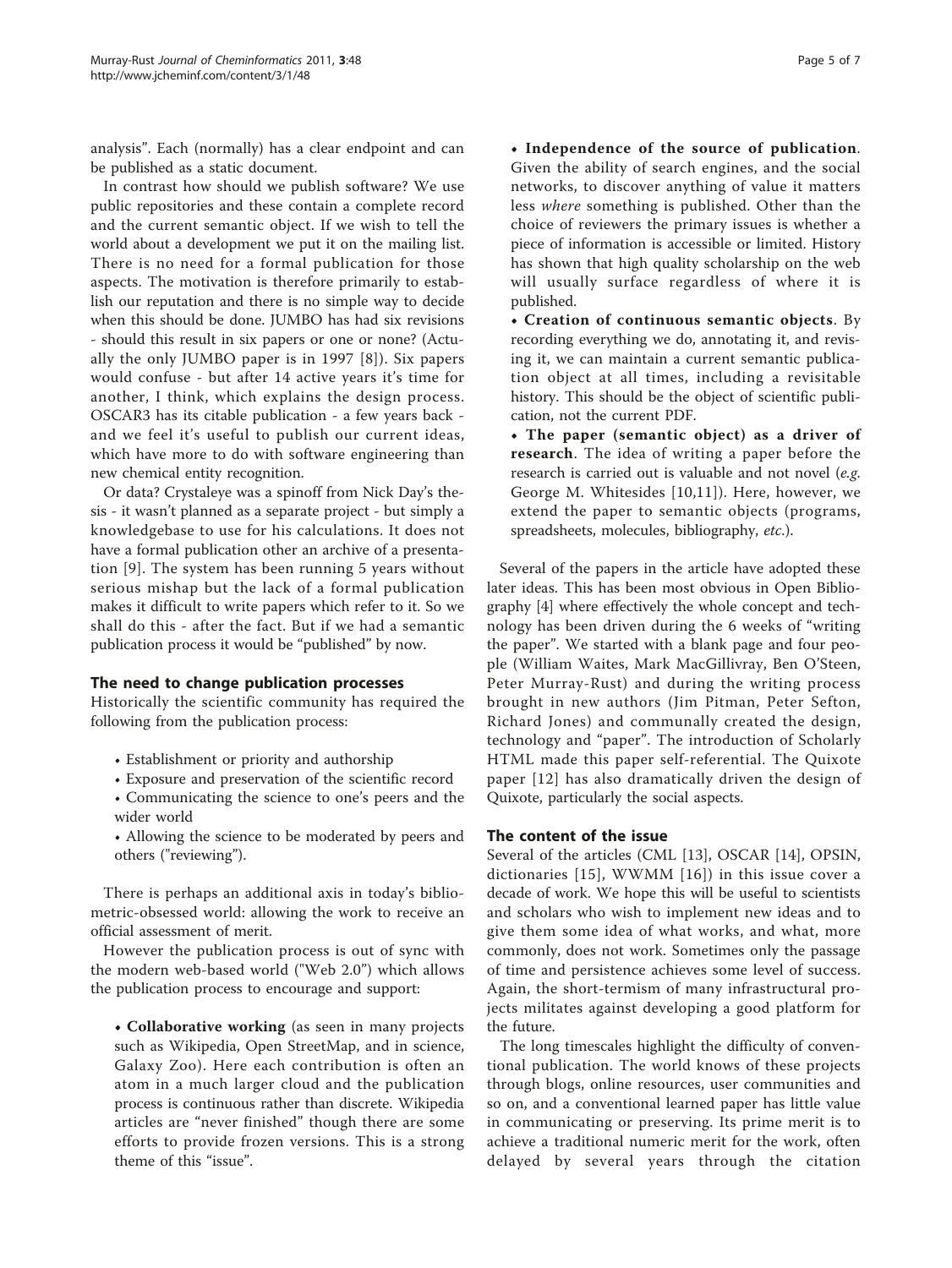<span id="page-5-0"></span>mechanism. I believe that it is important to change the values that we use in our assessment of on-going scientific endeavours, and avoid ritual publication.

Some of the articles (Wilbanks [[17](#page-6-0)], Neylon [[18](#page-6-0)]) discuss the philosophy and practice of new models of scientific endeavour and communications. Some of the articles have a retrospective look (CML [[13](#page-6-0)], Zaharevitz [[19](#page-6-0)]) but the fundamental principles are still as important today as when the work was started. A number represent growing points whose development is highly unpredictable. These include the WWMM [[16](#page-6-0)], where the vision of a distributed peer-to-peer knowledge resource has had to wait a decade until it could be implemented. The Quixote project is only months old but takes this vision and has already built an impressive prototype, which I expect to set the model for computationally-based knowledge repositories. These projects rely heavily on community, and this is most clearly shown in the Blue Obelisk movement [\[20\]](#page-6-0) which aims to, and has largely succeeded in, creating an Open infrastructure for cheminformatics. A major motivation for this has been not just that software and data should be universally available but also that this is the only manner in which science can be reputably validated both by humans and machines. An example of the need for such validation is shown in Henry Rzepa's article [\[21\]](#page-6-0).

The OpenBibliography project represents a socio-political imperative whose time has come, and for which the technology is appropriate. A year ago the JISC-funded OpenBibliography project could not point to a significant amount of open resources, but in the last year we have helped to catalyse the release of both library data (BL, CUL and several others), and also of scientific bibliography. It is impossible to find Open resources for scientific bibliography but we believe that in a year's time, readers can look back and see this as a key starting point. It is worth noting that the very process of writing this article has generated a great deal of new formalism and tools in Open bibliography, and effectively given major impetus to the BibJSON approach.

Other articles (OSCAR, Open patents [[22](#page-6-0)], dictionaries, CML and CMLLite [\[23](#page-6-0)]) describe the design and implementation of information systems. In general, there is little funding for developing scientific software, though we have been fortunate to receive some from eScience and from JISC. We have taken this responsibility very seriously and our group has installed many of the cutting-edge ideas and tools for building high-quality systems. Members of the group collaborate and use common servers for their work (as far as possible on Open sites). Software libraries are used and re-used between group members, and we have developed a culture of communal ownership and responsibility. By using the continuous integration system (Jenkins), a failure in one library can immediately be highlighted and corrected before it impacts on other projects. Where funding is available, and where the culture allows it, we would very strongly recommend these practices in other groups. Again, many of these systems have taken over a decade to evolve from initial concepts to mature libraries, but we believe that almost all the systems reported in this article have been heavily re-factored and, within the academic environment, represent an attainable level of quality.

#### The future

Several articles are growing points, perhaps none more than AMI [[24](#page-6-0)] where we explore the human-cyber interface in a laboratory, a "memex" which may ultimately replace some (but hopefully not all) of the role of the chemistry laboratory. In the same way Quixote represents a memex for computational chemistry. There is no clear pathway for AMI (and I predict that this will be largely influenced by what happens in the domestic arena).

The relative stagnation of chemical informatics suggests that change is unlikely to happen from within chemistry. As progress occurs in other areas (retail, bioscience etc.) chemistry may be dragged into the semantic world regardless. If chemists wish to retain control over their own systems they will be wise to start investing in Open semantic environments, because otherwise the rest of the world will do it for them.

How can chemical informatics survive and prosper? I think the most likely model will be Open publishing, not just of texts but data and other resources, mandated and paid for by funders. Those publishers which are able to adopt an Open model rather than continuing to maintain their own walled gardens, will ultimately triumph, and probably more rapidly than we expect.

Received: 29 June 2011 Accepted: 14 October 2011 Published: 14 October 2011

#### References

- 1. Wikipedia: Hacking (innovation). [\[http://en.wikipedia.org/wiki/Hacker\\_%](http://en.wikipedia.org/wiki/Hacker_%28programmer_subculture%29) [28programmer\\_subculture%29](http://en.wikipedia.org/wiki/Hacker_%28programmer_subculture%29)].
- 2. Smit E, van der Graaf M: Journal Article Mining: A Research study into Practices, Policies, Plans... and Promises. Publishers Research Council 2011, 153.
- 3. Intellectual Property Watch: Lessig At CERN: Scientific Knowledge Should Not Be Reserved For Academic Elite. [\[http://www.ip-watch.org/](http://www.ip-watch.org/weblog/2011/04/19/lessig-at-cern-scientific-knowledge-should-not-be-reserved-for-academic-elite/) [weblog/2011/04/19/lessig-at-cern-scientific-knowledge-should-not-be](http://www.ip-watch.org/weblog/2011/04/19/lessig-at-cern-scientific-knowledge-should-not-be-reserved-for-academic-elite/)[reserved-for-academic-elite/\]](http://www.ip-watch.org/weblog/2011/04/19/lessig-at-cern-scientific-knowledge-should-not-be-reserved-for-academic-elite/).
- 4. Jones R, MacGillivray M, Murray-Rust P, Pitman J, Sefton P, O'Steen B, Waites W: Open Bibliography for Science, Technology, and Medicine. J Cheminform 2011, 3:47.
- Wikipedia: Eating your own dog food. [[http://en.wikipedia.org/wiki/](http://en.wikipedia.org/wiki/Eating_your_own_dog_food) [Eating\\_your\\_own\\_dog\\_food](http://en.wikipedia.org/wiki/Eating_your_own_dog_food)].
- 6. Wikipedia: Open science data. [\[http://en.wikipedia.org/wiki/](http://en.wikipedia.org/wiki/Open_science_data) [Open\\_science\\_data\]](http://en.wikipedia.org/wiki/Open_science_data).